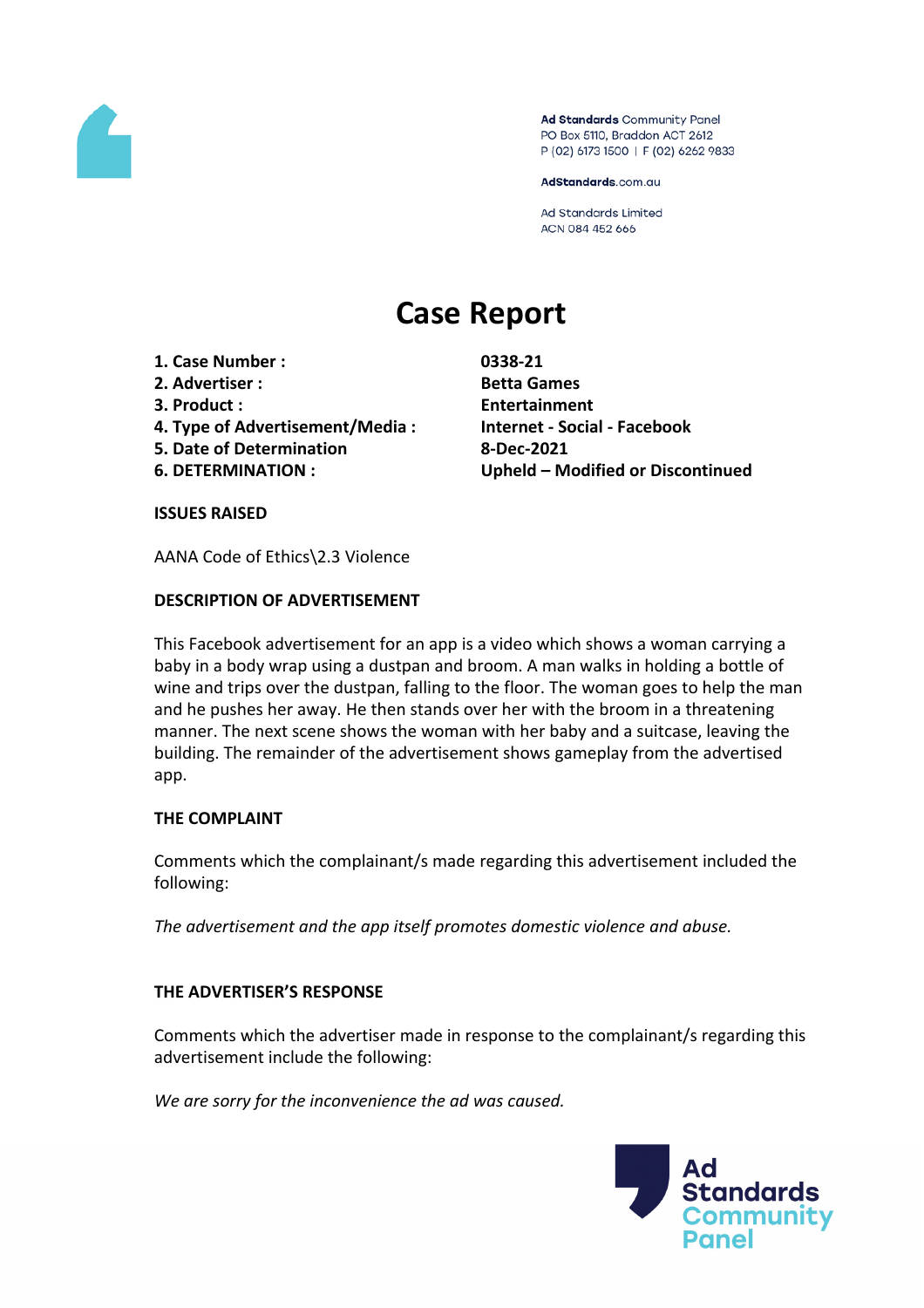

*As a mobile game developer, publisher and most importantly an advertiser, we want to get the best matchable users and we always try the best to follow regulations and policy of all our partners, platforms and marketing areas.*

*To ensure the ads will fulfill all the regulations and policy, we make more efforts, including but no less than the following:*

*1. Self check first and no inappropriate creatives will show out*

*2. Ads network review. We cooperate with the top advertising networks, such as Facebook, and they have the most strict creatives review flow. If they found the creatives do not comply with the rules, the ads will be rejected.*

*3. All ads will be delivered to the right people. When we create the campaign we choose the right audience, when we publish the game, we also choose the users of the right age.*

*4. The game involved in the ad is a game combining with storyline which is full of drama and we sometimes make creatives from the storylines.*

*Thanks very much for your suggestions. We will pay more attention to our ads.*

## **THE DETERMINATION**

The Ad Standards Community Panel (the Panel) considered whether this advertisement breaches Section 2 of the AANA Code of Ethics (the Code).

The Panel noted the complainant's concern that the advertisement promotes domestic violence and abuse.

The Panel viewed the advertisement and noted the advertiser's response.

# **Section 2.3: Advertising shall not present or portray violence unless it is justifiable in the context of the product or service advertised**

The Panel noted the Practice Note for this section of the Code which states "*Although the depiction of violence in an advertisement may be relevant to the story being told in the advertisement, any violence must also be justifiable in the context of the product being advertised, or else will be in breach of this section of the Code".*

## **Does the advertisement contain violence?**

The Panel noted that the scene of concern was in the first half of a longer advertisement with the remainder showing gameplay of the app. The Panel considered that the facial expression and body language of the man in the advertisement was aggressive and the advertisement clearly depicted the man pushing the woman and then holding a broom over her in a threatening manner as she protects her child against her chest.

The Panel considered that the advertisement did contain violence and a high level of menace.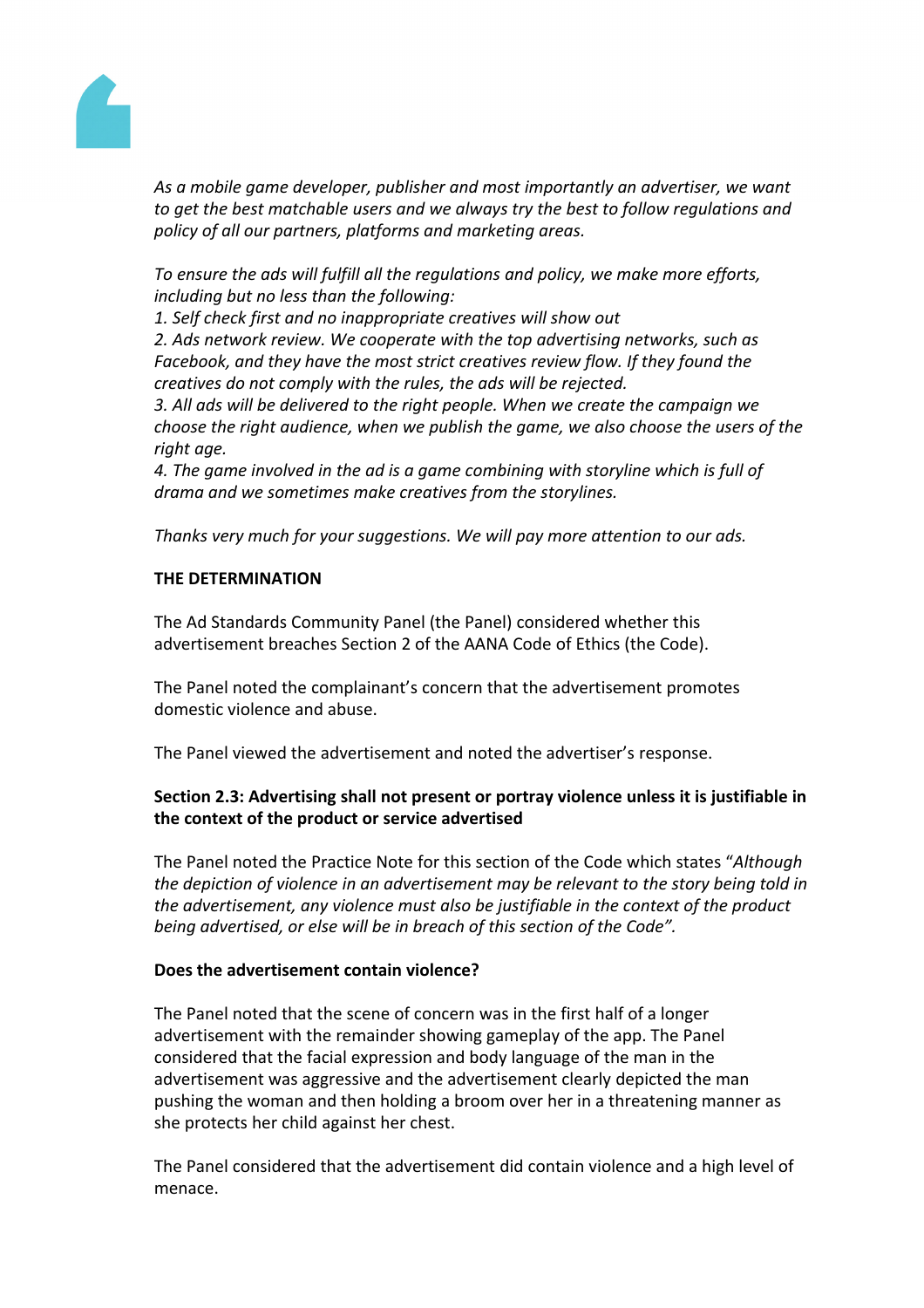

## **Is the violence portrayed justifiable in the context of the product or service advertised?**

The Panel noted that the storyline of the advertisement is that a woman has left an abusive household and is now renovating a mansion to live in, with players completing tasks to earn the ability to make choices on the home.

The Panel considered that the violence and menace depicted in the advertisement was not mild and that such behaviour would be inappropriate in any circumstance.

The Panel considered that there is no justification for depictions or suggestions of domestic violence in advertising for a game, and noted that there is a heightened level of concern relating to depictions of violence against women in light of increased family violence during the COVID-19 pandemic.

The Panel considered that the advertisement clearly depicted a man harming a woman in an aggressive manner, and that this act was not appropriate in the context of advertising an app game.

## **Section 2.3 Conclusion**

The Panel determined that the advertisement did present or portray violence which was not justifiable in the context of the product or service advertised and did breach Section 2.3 of the Code.

#### **Conclusion**

Finding that the advertisement did breach Section 2.3 of the Code, the Panel upheld the complaint.

## **THE ADVERTISER'S RESPONSE TO DETERMINATION**

We have removed the advertisement involved in case 0338-21. We fully respect your regulations of the Code. And we will continue to provide the best game experience to our audience and users.